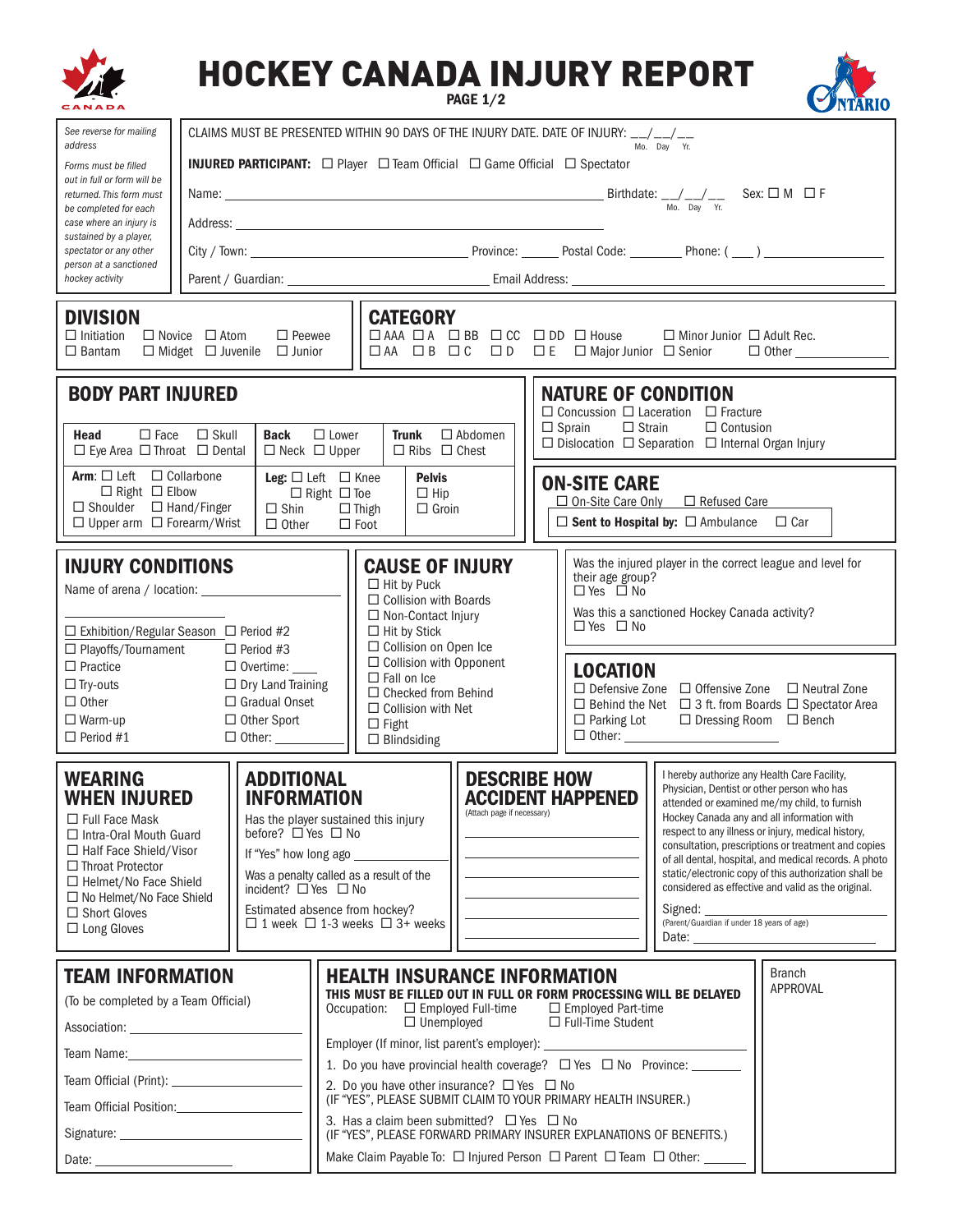

## HOCKEY CANADA INJURY REPORT

PAGE 2/2



| <b>PHYSICIAN'S STATEMENT</b>                                                                                                                                                                                     |                  |                                                                 |                                                                                                                                                                                                                                                                                                                                                                                                                                                                   |                      |                            |                                                                                                                                                |  |  |
|------------------------------------------------------------------------------------------------------------------------------------------------------------------------------------------------------------------|------------------|-----------------------------------------------------------------|-------------------------------------------------------------------------------------------------------------------------------------------------------------------------------------------------------------------------------------------------------------------------------------------------------------------------------------------------------------------------------------------------------------------------------------------------------------------|----------------------|----------------------------|------------------------------------------------------------------------------------------------------------------------------------------------|--|--|
|                                                                                                                                                                                                                  |                  |                                                                 |                                                                                                                                                                                                                                                                                                                                                                                                                                                                   |                      |                            | Tel: $(\_\_)$                                                                                                                                  |  |  |
|                                                                                                                                                                                                                  |                  |                                                                 |                                                                                                                                                                                                                                                                                                                                                                                                                                                                   |                      |                            |                                                                                                                                                |  |  |
|                                                                                                                                                                                                                  |                  |                                                                 | Date of First Attendance: <u>contract and the contract of the contract of the contract of the contract of the contract of the contract of the contract of the contract of the contract of the contract of the contract of the co</u><br><u>a sa barang ang pagbabang nagarang pang</u> alang na pangalang na pangalang na pangalang na pangalang na pangalang<br>Claimant will be totally disabled:<br><u> 1989 - Johann Stoff, amerikansk politiker (* 1908)</u> |                      |                            |                                                                                                                                                |  |  |
|                                                                                                                                                                                                                  |                  | Is the injury permanent and irrecoverable? $\Box$ No $\Box$ Yes |                                                                                                                                                                                                                                                                                                                                                                                                                                                                   |                      |                            |                                                                                                                                                |  |  |
|                                                                                                                                                                                                                  |                  |                                                                 |                                                                                                                                                                                                                                                                                                                                                                                                                                                                   |                      |                            |                                                                                                                                                |  |  |
|                                                                                                                                                                                                                  |                  |                                                                 |                                                                                                                                                                                                                                                                                                                                                                                                                                                                   |                      |                            |                                                                                                                                                |  |  |
|                                                                                                                                                                                                                  |                  |                                                                 |                                                                                                                                                                                                                                                                                                                                                                                                                                                                   |                      |                            | Was the claimant hospitalized? $\Box$ No $\Box$ Yes (give hospital name, address and date admitted): $\Box$ $\Box$ $\Box$ $\Box$ $\Box$ $\Box$ |  |  |
|                                                                                                                                                                                                                  |                  |                                                                 |                                                                                                                                                                                                                                                                                                                                                                                                                                                                   |                      |                            |                                                                                                                                                |  |  |
| I certify that the above information is correct and to the best of my knowledge,                                                                                                                                 |                  |                                                                 |                                                                                                                                                                                                                                                                                                                                                                                                                                                                   |                      |                            |                                                                                                                                                |  |  |
|                                                                                                                                                                                                                  |                  |                                                                 |                                                                                                                                                                                                                                                                                                                                                                                                                                                                   |                      |                            |                                                                                                                                                |  |  |
| <b>DENTIST STATEMENT</b><br>Limits of coverage: \$1,250 per tooth, \$2,500 per accident<br>Treatment must be completed within 52 weeks of accident                                                               |                  |                                                                 | UNIQUE NO. SPEC. PATIENT'S OFFICIAL ACCOUNT NO.                                                                                                                                                                                                                                                                                                                                                                                                                   |                      |                            |                                                                                                                                                |  |  |
| <b>Patient</b><br>Last name                                                                                                                                                                                      | Given name       |                                                                 | <b>Dentist</b>                                                                                                                                                                                                                                                                                                                                                                                                                                                    |                      |                            | I HEREBY ASSIGN MY BENEFITS<br>PAYABLE FROM THIS CLAIM<br>DIRECTLY TO THE NAMED DENTIST<br>AND AUTHORIZE PAYMENT                               |  |  |
| Address                                                                                                                                                                                                          |                  |                                                                 |                                                                                                                                                                                                                                                                                                                                                                                                                                                                   |                      |                            | DIRECTLY TO HIM / HER                                                                                                                          |  |  |
| City / Town<br>Postal Code<br>Province                                                                                                                                                                           |                  |                                                                 | PHONE NO                                                                                                                                                                                                                                                                                                                                                                                                                                                          |                      |                            | SIGNATURE OF SUBSCRIBER                                                                                                                        |  |  |
| FOR DENTIST USE ONLY - FOR ADDITIONAL INFORMATION,<br>DIAGNOSIS, PROCEDURES OR SPECIAL CONSIDERATION.<br>DUPLICATE FORM $\Box$                                                                                   |                  |                                                                 | I UNDERSTAND THAT THE FEES LISTED IN THIS CLAIM MAY NOT BE COVERED BY OR MAY<br>EXCEED MY PLAN BENEFITS. I UNDERSTAND THAT I AM FINANCIALLY RESPONSIBLE TO MY<br>DENTIST FOR THE ENTIRE TREATMENT.<br>I ACKNOWLEGDE THAT THE TOTAL FEE OF \$<br>IS ACCURATE AND HAS BEEN<br>CHARGED TO ME FOR THE SERVICES RENDERED.<br>I AUTHORIZE RELEASE OF THE INFORMATION CONTAINED IN THIS CLAIM FORM TO MY<br>INSURING COMPANY/PLAN ADMINISTRATOR.                         |                      |                            |                                                                                                                                                |  |  |
|                                                                                                                                                                                                                  |                  |                                                                 | SIGNATURE OF (PATIENT/GUARDIAN)                                                                                                                                                                                                                                                                                                                                                                                                                                   |                      | OFFICE VERIFICATION        |                                                                                                                                                |  |  |
| DATE OF SERVICE<br>DAY / MO. / YR.                                                                                                                                                                               | <b>PROCEDURE</b> | <b>INITIAL TOOTH</b><br>CODE                                    | <b>TOOTH SURFACE</b>                                                                                                                                                                                                                                                                                                                                                                                                                                              | <b>DENTIST'S FEE</b> | <b>LAB CHARGE</b>          | <b>TOTAL CHARGE</b>                                                                                                                            |  |  |
|                                                                                                                                                                                                                  |                  |                                                                 |                                                                                                                                                                                                                                                                                                                                                                                                                                                                   |                      |                            |                                                                                                                                                |  |  |
|                                                                                                                                                                                                                  |                  |                                                                 |                                                                                                                                                                                                                                                                                                                                                                                                                                                                   |                      |                            |                                                                                                                                                |  |  |
|                                                                                                                                                                                                                  |                  |                                                                 |                                                                                                                                                                                                                                                                                                                                                                                                                                                                   |                      |                            |                                                                                                                                                |  |  |
|                                                                                                                                                                                                                  |                  |                                                                 |                                                                                                                                                                                                                                                                                                                                                                                                                                                                   |                      |                            |                                                                                                                                                |  |  |
| THIS IS AN ACCURATE STATEMENT OF SERVICES PERFORMED AND THE TOTAL FEE DUE AND PAYABLE &<br>OE.<br>NOTE: All benefits subject to insurer payor status, provisions of the policy, Hockey Canada sanctioned events. |                  |                                                                 |                                                                                                                                                                                                                                                                                                                                                                                                                                                                   |                      | <b>TOTAL FEE SUBMITTED</b> |                                                                                                                                                |  |  |